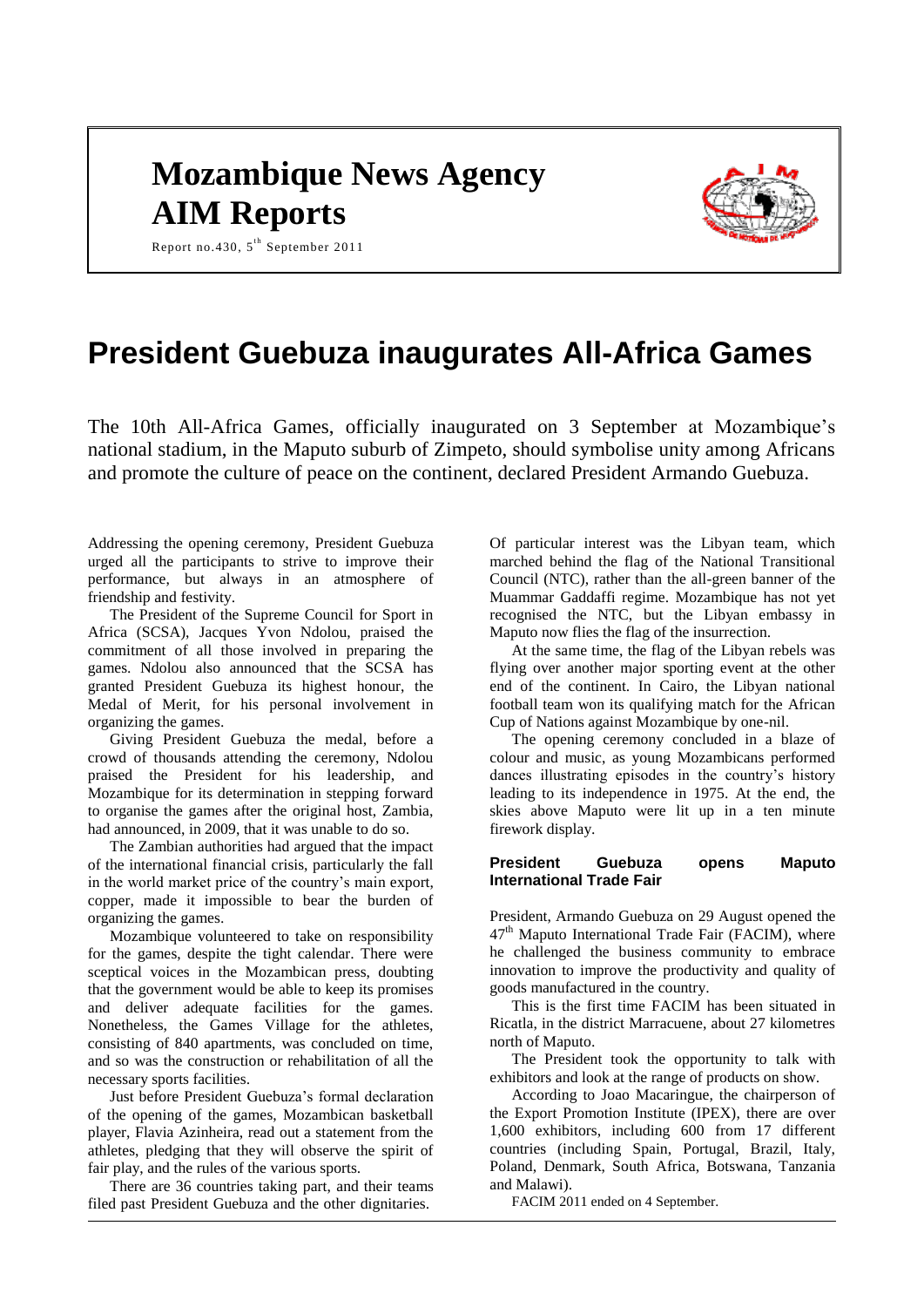## **Government confident biofuels will be ready next year**

More than 30 biofuel projects are currently underway in Mozambique with a total investment of over \$100 million.

According to Helio Neves, biofuel programme coordinator at the Agricultural Promotion Centre (CEPAGRI), if all the existing projects become fully operational the country will save more than \$682 million per year through reduced fuel imports.

Neves stated that most of these projects are in the early stages and they are still studying the best variety of plant species to be grown in Mozambique. Despite this, he believes that there will be enough ethanol and biodiesel to mix with fossil fuels, which will become mandatory next year.

From 2012, petrol (gasoline) will need to be mixed with ten per cent ethanol (to produce the fuel known as E10) and diesel will need to be mixed with three per cent biodiesel (producing B3). As a result of this initiative the government expects to reduce fuel imports by \$22 million a year.

Neves pointed out that Petromoc (the publicly owned fuel company) has already reached agreement with producers for the supply of raw materials for the production of biodiesel from copra and jatropha. He argued that in the case of ethanol, the country has an abundance of the raw material molasses due to the existence of sugar plantations at Marromeu, Mafambisse, Xinavane and Maragra.

The Mozambican government in 2009 approved a strategy for renewable energy that regulates the introduction of biofuels and identified coconut, jatropha, sugar cane and sorghum as the four crops that could be used. The strategy also lays down principles aimed at ensuring that biofuel policy does not lead to land conflict or threaten food production.

## **Government secures finance for solar panel factory**

The Export-Import Bank of India has approved a concessional loan of \$13 million to finance the construction of a solar panel factory in southern Mozambique. The credit agreement was signed on 1 September in Maputo by Mozambique's Minister of Finance, Manuel Chang, and Exim-Bank chairman, TCA Ranganathan.

Speaking during the signing ceremony, Chang explained that the loan is based on concessional terms with repayment to be spread over twenty years with a five year grace period.

Chang pointed out that the production of photovoltaic solar power panels will enable rural areas to be electrified.

He continued, "this project, apart from improving the supply of solar power, will create new jobs for Mozambican technicians, will improve health care through the increased capacity to store vaccines and other drugs in rural areas, and will expand education and literacy".

Chang acknowledged the role of the Indian government and the Exim-Bank in searching for appropriate mechanisms for contributing to Mozambique's development and for the improvement of living conditions.

The construction of the factory at the industrial park at Beluluane in Maputo province is due to begin later this year.

Constructing the factory will create 700 jobs, and once fully operational the factory will employ 70 people.

The factory will reduce the cost of importing solar panels, which is estimated to be running at between \$5 million and \$6 million a year.

## **Mozambique releases seven new potato varieties**

The Mozambican government has approved the distribution of seven new potato varieties which were developed with the assistance of the International Potato Centre.

The release of the new varieties is part of the Mozambican government's national strategy of reducing the country's dependence on imported food.

Official figures show that in the 2010-2011 agricultural season Mozambique produced 229,268 tonnes of potatoes, but consumed 277,830 tonnes - a deficit of 48,562 tonnes.

This marks a large reduction in the deficit. In the 2009- 2010 agricultural season the country produced only 138,356 tonnes of potatoes while consumption stood at 264,600 tonnes – a deficit of 126,244 tonnes.

Potato production is increasing in nine of the country's eleven provinces, but the country is still importing potatoes and 2,000 tonnes of seed potato. It is hoped that the new varieties will lessen this dependence.

The new varieties have been bred to produce a high yield, improve storability, and be resistant to late blight (phytophthora infestans).

The Mozambican government is prioritising food security, and has adapted its agricultural regulations to fast track the release of new seeds.

### **Government approves resignation of Mayors**

The Council of Ministers (Cabinet) on 30 August in Maputo approved the resignation of the mayors of Cuamba, Pemba and Quelimane.

As a result, the government will need to organise byelections to replace Arnaldo Maloa, mayor of Cuamba (Niassa province); Sadique Yacub, mayor of Pemba (Cabo Delgado province); and Pio Matos, mayor of Quelimane (Zambezia province).

There had been complaints about the performance of these mayors, but the ruling party Frelimo denies that they were asked to resign, arguing that the decision was taken of their own free will.

Speaking at a press conference shortly after the Cabinet meeting, the Minister of State Administration, Carmelita Namashalua, explained that, because more than a year of their term of office remained, there would need to be byelections. In the meantime, the mayors will be replaced by the chairpersons of the Municipal Assemblies.

Namashalua said everything will be done to mobilise funds to run the by-elections, to prevent a power vacuum developing in those municipalities.

Rumours began circulating in August that Frelimo had asked five mayors to resign. The list included the three who have now stepped down, along with the Jorge Macuacua, the mayor of Chokwe (Gaza province), and Alberto Chicuamba, the mayor of Manhica (Maputo province).

On 1 August, Arnaldo Maloa was the first to submit his resignation letter, followed later by Yacub and Matos.

The dates of the by-elections are yet to be announced by the National Elections Commission (CNE).

The next municipal elections are scheduled to take place in mid-2013. *\_\_\_\_\_\_\_\_\_\_\_\_\_\_\_\_\_\_\_\_\_\_\_\_\_\_\_\_\_\_\_\_\_\_\_\_\_\_\_\_\_\_\_\_*

*This is a condensed version of the AIM daily news service – for details contact [aim@aim.org.mz](mailto:aim@aim.org.mz) \_\_\_\_\_\_\_\_\_\_\_\_\_\_\_\_\_\_\_\_\_\_\_\_\_\_\_\_\_\_\_\_\_\_\_\_\_\_\_\_\_\_\_\_*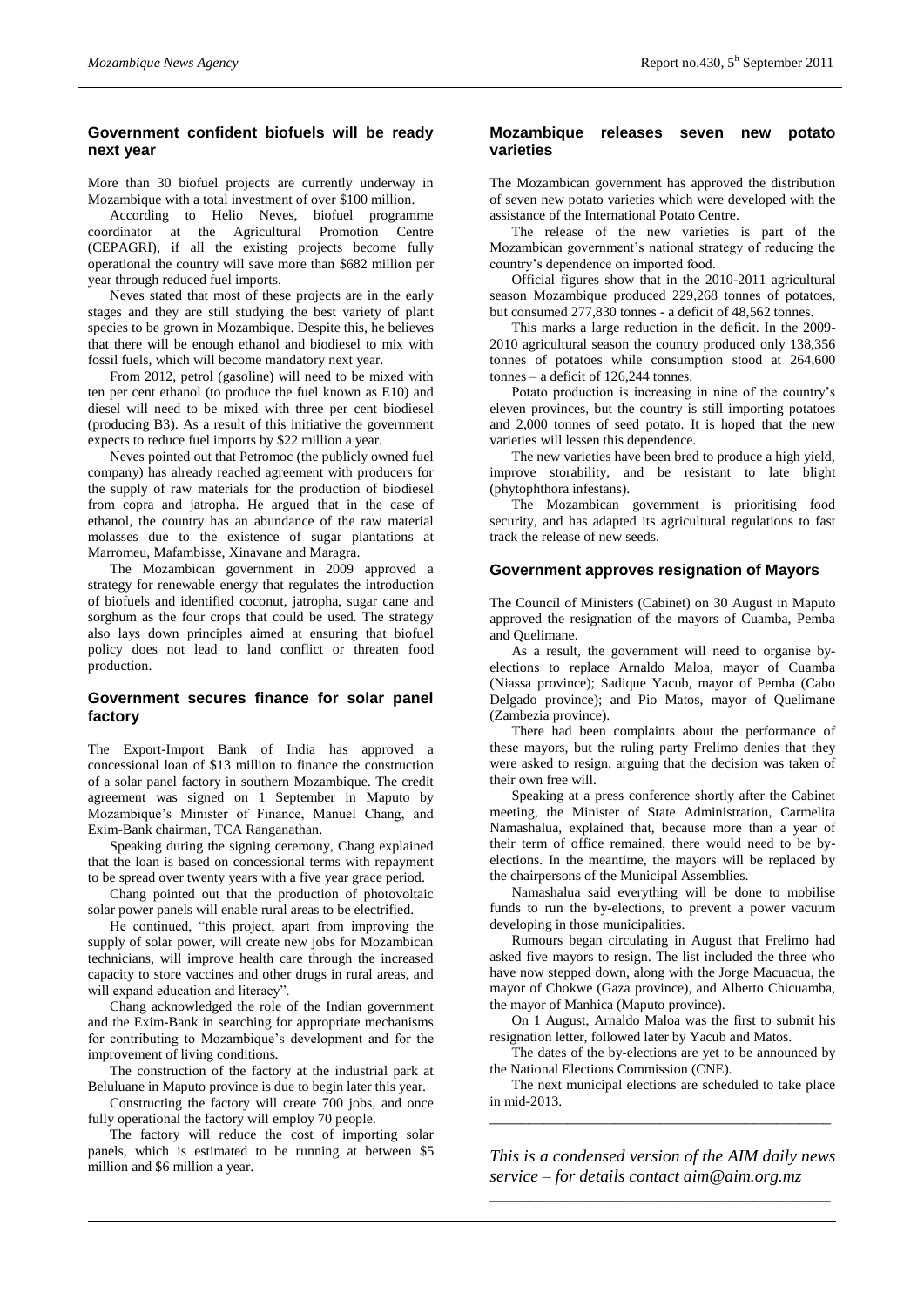## **Comair begins flights from Maputo**

The South African airline Comair on 1 September began operating flights between Maputo and Lanseria airport, which is located between the South African cities of Johannesburg and Pretoria.

Comair is a franchise partner of British Airways and flies under BA colours and livery. It will use Aerospatiale ATR aircraft with a capacity of 48 passengers.

According to Comair's Stuart Cochrane, the new flights will enable business customers to fly from South Africa in the morning and return in the same day, thus avoiding accommodation expenses.

The service will run daily from Monday to Friday, with two flights on Monday, Wednesday and Friday.

The flights were due to begin in May, but were delayed due to problems with Lanseria airport.

Meanwhile, the budget airline 1time made its last flight between Johannesburg and Maputo on 31 August, blaming the decision on the fact that the company was only authorised to run five flights per week, restricted to one flight per day.

The company had since last August been operating the route using a McDonnell Douglas MD-80 aircraft with a capacity of 157 seats.

In another development, the Mozambican company Kaya Airlines on 29 reinstated its flights following a halt to services in May. The airline launched its first flight from Maputo to Beira using an Embraer 12 aircraft with a capacity of 30 passengers. The company is also offering flights to Vilanculos, Tete city and Nampula city.

#### **Increase in cargo at Maputo port**

Cargo handled at Maputo port between January and July this year reached 6.4 million tonnes, a 1.6 million tonne increase compared to the same period last year. The increase in cargo follows the dredging of the port which was completed in January.

In the first half of the year the port received 597 ships. Most of the cargo handled by the port are minerals, including ferro-chrome, iron ore, coal and magnetite. Ferro-chrome cargo rose from 592,700 tonnes in 2010 to nearly 1.1 million tons in the first seven months of this year.

There was also a substantial increase in coal volumes, reaching 486,600 in the first seven months this year, up from 174,800 tonnes for the same period last year.

Meanwhile, the volume of cargo handled between January and July at Matola grain terminal increased from 27,800 tonnes in 2010 to 139,800 tonnes in 2011.

The depth of the access channel has been increased from 9.4 to 11 metres, while the depth at the quays and at the container and coal terminals was restored to 12 metres.

Prior to the dredging the largest size vessel that the port could accommodate was 50,000 DWT (deadweight tonnes). However, the port can now receive "Panamax" size vessels, of up to 80,000 DWT.

#### **Antonio Gumende appointed Ambassador to UN**

President Armando Guebuza on 25 August named Antonio Gumende as the country's next Ambassador to the United Nations. He replaces Daniel Antonio, who took up the position in October 2009.

Antonio Gumende has been serving as High Commissioner to Great Britain and Northern Ireland since November 2001.

## **Anti-retroviral factory to open in 2013**

A pharmaceutical factory which will manufacture antiretroviral medicines is expected to start operating in 2013, according to Jose Luiz Telles, head of the Brazilian Osvaldo Cruz Foundation (FIOCRUZ), who was speaking in Maputo on 20 August.

Work is underway on the construction of the new factory, which should be completed early in 2012. This will be followed by the installation of equipment.

According to Jose Luiz Telles, "2013 will be a special year for Mozambicans, with the beginning of the manufacturing of anti-retroviral drugs, along with medicines to treat high blood pressure and diabetes".

The factory, which will employ 88 Mozambicans, will manufacture 20 different medicines for the treatment of a number of diseases, especially anti-retroviral drugs for people living with the HIV virus.

This project has been under preparation since 2003, when Brazilian President Luis Inacio Lula da Silva visited Mozambique. However, it was only in 2009 that the Brazilian Senate gave the green light for the project to be implemented.

Both countries are also working towards the establishment of a medicines regulatory agency, which will evaluate and certify drugs manufactured and sold in Mozambique.

The new regulatory body, to be named Agencia Sanitaria Nacional, will regulate, supervise, audit and standardise medicines and related products, including foods and cosmetics, sold in the country.

#### **Belgium donates €25 million for health training**

The Minister-President of Flanders, Kris Peeters, announced on 24 August in Maputo a €25 million financial package for training health workers over the period 2011 to 2016.

The Belgian politician, who is in Mozambique to strengthen economic cooperation, said that he had discussed with Health Minister Alexandre Manguele the best way to support training in the health sector.

At the meeting the two politicians also discussed the possibility of using rats in the diagnosis of diseases such as tuberculosis. The Belgian non-governmental organisation "Apopo" has been using rats for the detection of landmines in Mozambique, and has been training rats in Tanzania to sniff out tuberculosis.

Peeters has also held meetings with Foreign Minister Oldemiro Baloi and Trade and Industry Minister Armando Inroga.

At a press conference, Peeters announced that the Belgian company "Quinvita" will develop a project in Mozambique to grow jatropha for the production of biofuels. An agreement on a feasibility study for the projects will be signed on Thursday, and it is planned that once operational the project will cover an area of 15,000 hectares.

Inroga said that the visit of the Minister-President will strengthen economic relations. Last year Mozambique exported €515 million of goods to Belgium, mainly consisting of aluminium ingots.

According to Inroga, economic cooperation can be enhanced in the areas of dredging, logistics and port management.

Maputo Port's access channel was recently dredged and deepened by the Belgian company "Dredging International"